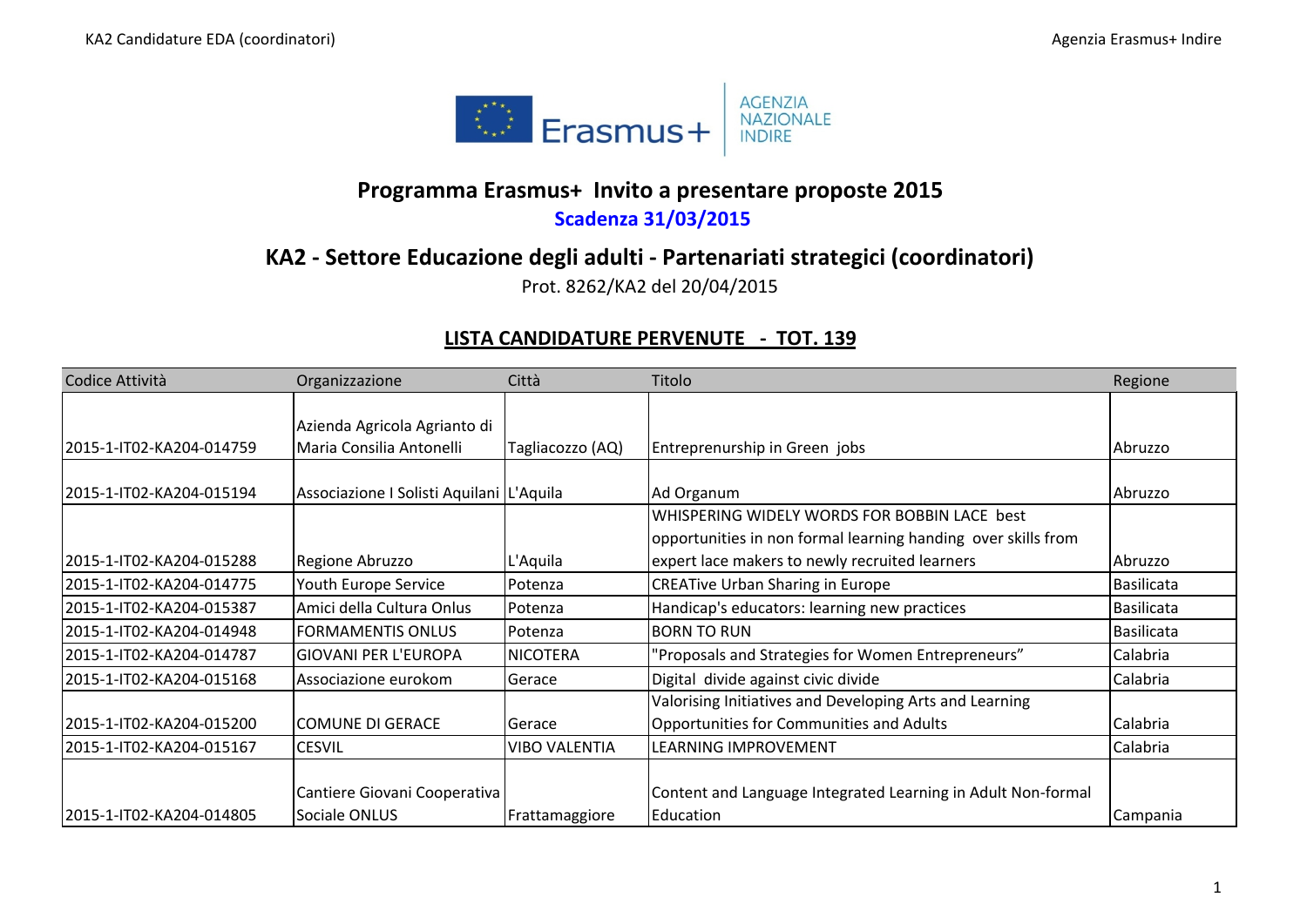|                          | Istituto Tecnico Industriale    |                   |                                                                      |                |
|--------------------------|---------------------------------|-------------------|----------------------------------------------------------------------|----------------|
| 2015-1-IT02-KA204-014977 | <b>Statale Galileo Ferraris</b> | Napoli            | MOOC for Audio-visual Language Learning                              | Campania       |
| 2015-1-IT02-KA204-014990 | <b>Prism Consulting Srl</b>     | Avellino          | DO.MAN.I.-Donne Management & Imprenditorialità                       | Campania       |
|                          | <b>CONFORM Consulenza</b>       |                   |                                                                      |                |
|                          | Formazione e Management         |                   | IN.S.I.e.M.E-Integrazione, Sviluppo Imprenditoriale e                |                |
| 2015-1-IT02-KA204-014993 | S.C.A.R.L                       | Avellino          | Metodologie Educative                                                | Campania       |
|                          | Cooperativa Sociale             | Sant'Angelo a     |                                                                      |                |
| 2015-1-IT02-KA204-015468 | Immaginaria A R.L.Onlus         | Cupolo            | Lovearth through art                                                 | Campania       |
|                          | <b>Fondazione Antonio</b>       |                   |                                                                      |                |
| 2015-1-IT02-KA204-014815 | Genovesi Salerno                |                   | Vietri sul Mare (SA) Resources to Empower Adult Learning instructors | Campania       |
|                          | APS Comitato Don Peppe          |                   | L'ECONOMIA SOCIALE COME ANTIDOTO ALL'ECONOMIA                        |                |
| 2015-1-IT02-KA204-015179 | Diana                           | casal di principe | <b>CRIMINALE</b>                                                     | Campania       |
|                          |                                 |                   | Improve ICT competences in Public Libraries for the involvement      |                |
|                          |                                 |                   | of visually impaired                                                 |                |
| 2015-1-IT02-KA204-014734 | Comune di Ravenna               | <b>RAVENNA</b>    | users                                                                | Emilia-Romagna |
|                          |                                 |                   |                                                                      |                |
|                          | ALMA MATER STUDIORUM -          |                   |                                                                      |                |
| 2015-1-IT02-KA204-015060 | UNIVERSITA DI BOLOGNA           | <b>BOLOGNA</b>    | Multidisciplinary Approach European Safety Training                  | Emilia-Romagna |
|                          |                                 |                   | Promoting of In-service Primary Schools' Teachers' Competences       |                |
|                          |                                 |                   | for Effective Teaching of Entrepreneurship and Active Citizenship    |                |
| 2015-1-IT02-KA204-015035 | Teatro dei Mignoli              | Bologna           | in Primary Education                                                 | Emilia-Romagna |
|                          | Azienda Unità Sanitaria         |                   | SKID.NET - SKIlls Development NETwork for health and cultural        |                |
| 2015-1-IT02-KA204-014840 | Locale della Romagna            | Ravenna           | professionals in drama therapy                                       | Emilia-Romagna |
|                          |                                 |                   |                                                                      |                |
| 2015-1-IT02-KA204-015189 | <b>CITTADINANZA ONLUS</b>       | Poggio Torriana   | New Competences for deistitutionalization of children in Europe      | Emilia-Romagna |
|                          | Progetto Crescere Soc. Coop.    |                   |                                                                      |                |
| 2015-1-IT02-KA204-014928 | Soc.                            | Reggio Emilia     | NEW APP - ACTIVE PARENTS TO SUPPORT PARENTS                          | Emilia-Romagna |
|                          |                                 |                   |                                                                      |                |
| 2015-1-IT02-KA204-014891 | Teatro Nucleo S.C.A.R.L.        | Ferrara           | L'ARTE DI LEGGERE - alfabetizzazione e teatro in carcere             | Emilia-Romagna |
| 2015-1-IT02-KA204-015370 | COMUNE DI SCANDIANO             | <b>SCANDIANO</b>  | Active Citizens in e-Europe                                          | Emilia-Romagna |
|                          | Istituto Beni Culturali della   |                   |                                                                      |                |
| 2015-1-IT02-KA204-014790 | Regione Emilia Romagna          | Bologna           | <b>PAROLA</b>                                                        | Emilia-Romagna |
|                          |                                 |                   |                                                                      |                |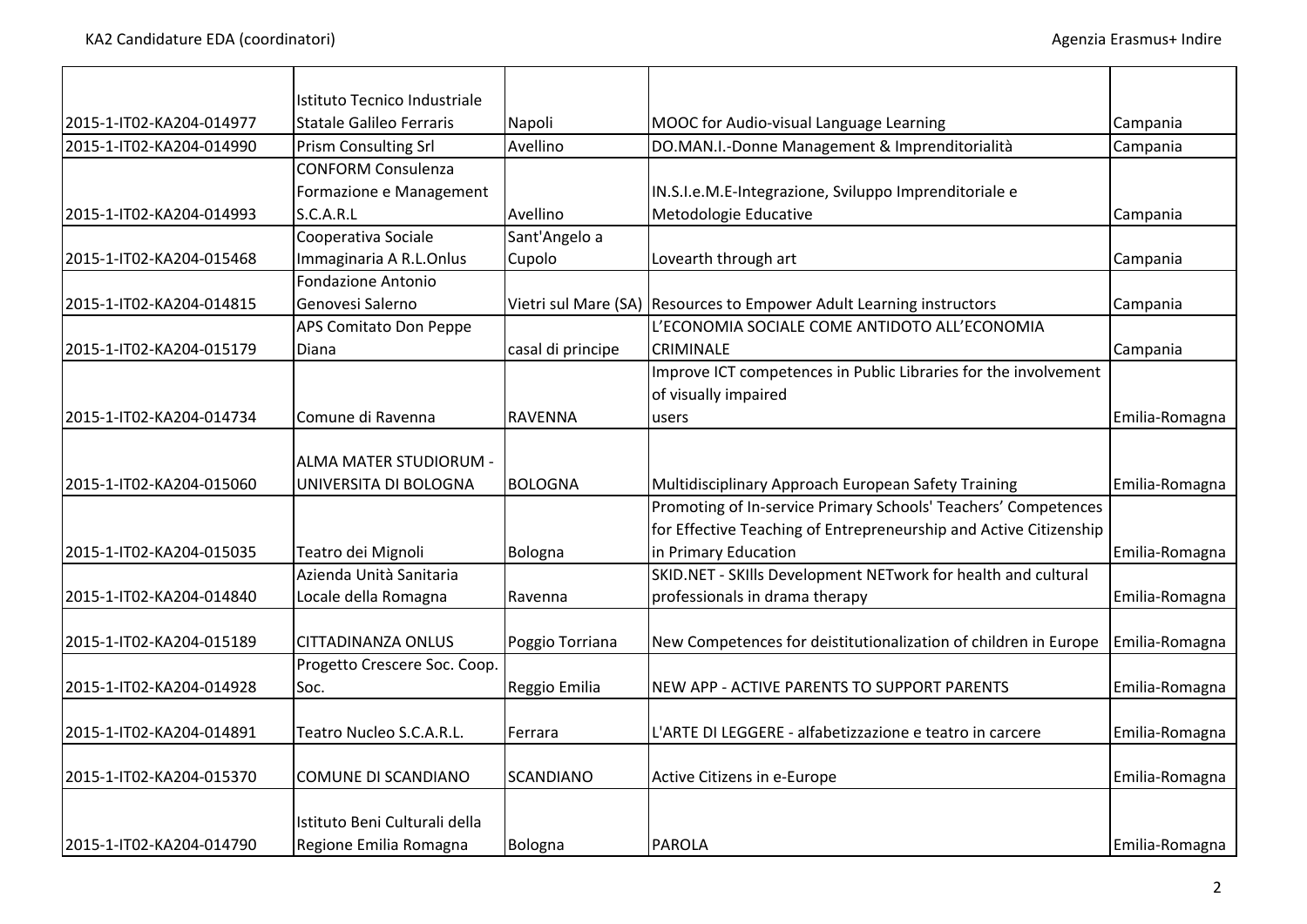|                          | Centro culturale Francesco              |                 |                                                                  |                |
|--------------------------|-----------------------------------------|-----------------|------------------------------------------------------------------|----------------|
| 2015-1-IT02-KA204-015089 | Luigi Ferrari                           | Modena          | ADD ME in digital Skills                                         | Emilia-Romagna |
|                          |                                         |                 |                                                                  |                |
|                          | Provincia Minoritica di Cristo          |                 | Homeless Empowerment: Activation of Training and Employment      |                |
| 2015-1-IT02-KA204-014918 | Re dei Frati Minori dell'Emilia Bologna |                 | Recruiting programmes                                            | Emilia-Romagna |
|                          | Giolli società cooperativa              |                 |                                                                  |                |
|                          | sociale - centro permanente             |                 |                                                                  |                |
|                          | di ricerca e sperimentazione            |                 |                                                                  |                |
|                          | teatrale dei metodi Boal e              |                 |                                                                  |                |
| 2015-1-IT02-KA204-015463 | Freire                                  | Montechiarugolo | FHOFIJ - Facing homophobia for an inclusive job                  | Emilia-Romagna |
| 2015-1-IT02-KA204-015302 | <b>DINAMICA SCRL</b>                    | Bologna         | C.R.A.N.E. - Citizen Role Agriculturalist Network Education      | Emilia-Romagna |
|                          | Cooperativa Assistenza                  |                 | "Inclusion through Play" - Innovative ways in formal and non-    |                |
|                          | Disabili infermi Anziani                |                 | formal education to promote cooperation, integration and         |                |
| 2015-1-IT02-KA204-015457 | Infanzia                                | Bologna         | empowerment of vulnerable children.                              | Emilia-Romagna |
|                          |                                         |                 |                                                                  |                |
| 2015-1-IT02-KA204-015456 | <b>NET IN ACTION</b>                    | <b>BOLOGNA</b>  | Social Entrepreneurship Education                                | Emilia-Romagna |
|                          | Centro Psicopedagogico per              |                 |                                                                  |                |
|                          | la pace e la gestione dei               |                 |                                                                  |                |
| 2015-1-IT02-KA204-015143 | conflitti                               | Piacenza        | EDucare nella Diversità                                          | Emilia-Romagna |
|                          |                                         |                 | Better and more accessible adult Education Staff initial and in- |                |
| 2015-1-IT02-KA204-015499 | YouNet                                  | <b>BOLOGNA</b>  | service Trainings                                                | Emilia-Romagna |
|                          | cramars società cooperativa             |                 |                                                                  | Friuli-Venezia |
| 2015-1-IT02-KA204-014856 | sociale                                 | Tolmezzo        | <b>RURAL BUSINESS MASTERS</b>                                    | Giulia         |
|                          |                                         |                 | COmpetences on Activities in Science and Technology for          | Friuli-Venezia |
| 2015-1-IT02-KA204-015264 | Sissa Medialab                          | Trieste         | <b>Scientists</b>                                                | Giulia         |
|                          | Acquamarina Associazione                |                 | European Education through Blended Learning and Off-camera       | Friuli-Venezia |
| 2015-1-IT02-KA204-015007 | Culturale                               | Trieste         | photography                                                      | Giulia         |
|                          | <b>ISTITUTO REGIONALE</b>               |                 |                                                                  |                |
|                          | RITTMEYER PER I CIECHI DI               |                 |                                                                  | Friuli-Venezia |
| 2015-1-IT02-KA204-015009 | <b>TRIESTE</b>                          | <b>TRIESTE</b>  | Visual impairment world in education and tourism                 | Giulia         |
|                          | Ecoistituto del Friuli Venezia          |                 | An educational programme for parents of mild mentally disabled   | Friuli-Venezia |
| 2015-1-IT02-KA204-015265 | Giulia                                  | Udine           | people                                                           | Giulia         |
|                          | cramars società cooperativa             |                 |                                                                  | Friuli-Venezia |
| 2015-1-IT02-KA204-014855 | sociale                                 | Tolmezzo        | Alliance for Business Competence and Social Responsibility       | Giulia         |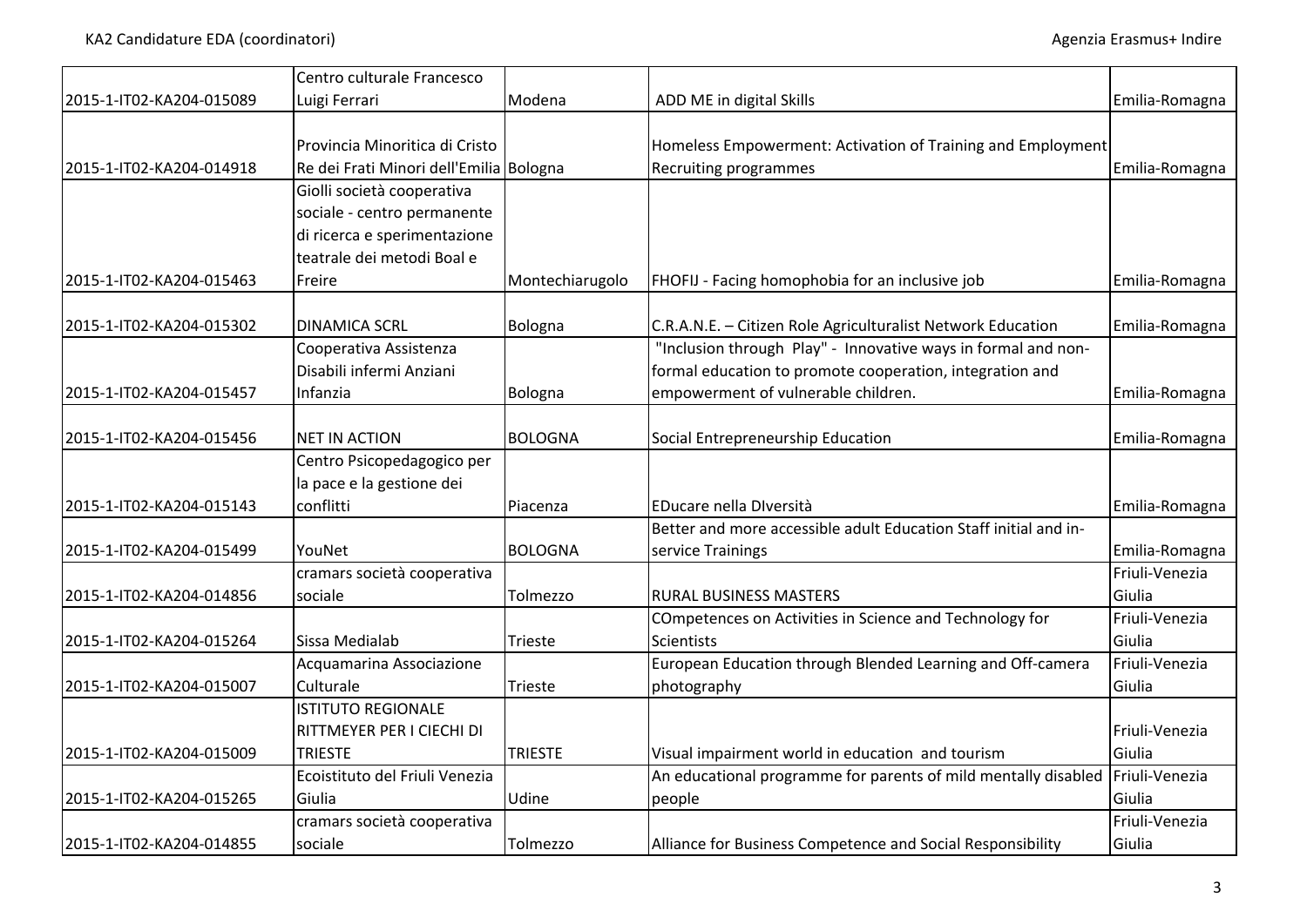|                          |                                                                             |                | I SuCcess - Innovative education and training practices for            |       |
|--------------------------|-----------------------------------------------------------------------------|----------------|------------------------------------------------------------------------|-------|
|                          |                                                                             |                | fostering Sustainable and aCcessible tourism entrepreneurship          |       |
| 2015-1-IT02-KA204-015369 | Fondazione Ecosistemi Onlus Roma                                            |                | and management                                                         | Lazio |
|                          |                                                                             |                | Alliance for boosting Blue Economy entrepreneurship for socio-         |       |
|                          |                                                                             |                | economic cohesion, improvement of living standards, and                |       |
| 2015-1-IT02-KA204-015103 | Lega Pesca                                                                  | Rome           | development of employability                                           | Lazio |
| 2015-1-IT02-KA204-015320 | UET Italia srl                                                              | Roma           | SLEST recognition and validation                                       | Lazio |
| 2015-1-IT02-KA204-015303 | Associazione Per Formare                                                    | Rome           | Social Approach to Informal Learning, Evaluation and Recognition Lazio |       |
| 2015-1-IT02-KA204-015049 | IAL Nazionale- Innovazione<br>Apprendimento Lavoro s.r.l<br>Impresa Sociale | Rome           | Education Strategies adult education                                   | Lazio |
| 2015-1-IT02-KA204-015122 | <b>Auser Onlus</b>                                                          | Rome           | Quality in Adult Non fOrmal learNing                                   | Lazio |
|                          | <b>ISTITUTO ROMANO PER LA</b>                                               |                |                                                                        |       |
|                          | <b>FORMAZIONE</b>                                                           |                |                                                                        |       |
|                          | <b>IMPRENDITORIALE AZIENDA</b>                                              |                | ISLES - Intrapreneurial Skills and Learning Experiences within         |       |
| 2015-1-IT02-KA204-015027 | <b>SPECIALE</b>                                                             | <b>ROMA</b>    | <b>Smes</b>                                                            |       |
|                          |                                                                             |                |                                                                        | Lazio |
|                          | UNIVERSITA DEGLI STUDI                                                      |                |                                                                        |       |
| 2015-1-IT02-KA204-014847 | <b>DELLA TUSCIA</b>                                                         | <b>VITERBO</b> | Learning to Learn by Teaching 2                                        | Lazio |
| 2015-1-IT02-KA204-015291 | Speha Fresia                                                                | Rome           | Inactive people on the road for employability and civic society        | Lazio |
|                          | Associazione Nazionale Privi                                                |                |                                                                        |       |
|                          | della Vista ed Ipovedenti                                                   |                |                                                                        |       |
| 2015-1-IT02-KA204-015462 | Onlus                                                                       | roma           | ICT Trainers for Blind and Visually Impared People                     | Lazio |
|                          | Istituto dell'Approccio                                                     |                |                                                                        |       |
| 2015-1-IT02-KA204-014888 | Centrato sulla Persona                                                      | Rome           | <b>Empowerment and Work</b>                                            | Lazio |
|                          |                                                                             |                | KEEP-UP_Raising strategic competences in EU Development                |       |
| 2015-1-IT02-KA204-014813 | <b>FOCSIV</b>                                                               | Roma           | professionals                                                          | Lazio |
|                          | Società Geografica Italiana                                                 |                |                                                                        |       |
| 2015-1-IT02-KA204-014960 | Onlus                                                                       | Rome           | STAR-C - sustainable tourists are responsible citizens                 | Lazio |
| 2015-1-IT02-KA204-015276 | LINK CAMPUS UNIVERSITY                                                      | Rome           | Art Experience Methodology                                             | Lazio |
|                          | Associazione Culturale The                                                  |                |                                                                        |       |
| 2015-1-IT02-KA204-014865 | <b>International Theatre</b>                                                | roma           | <b>Recycling Memory</b>                                                | Lazio |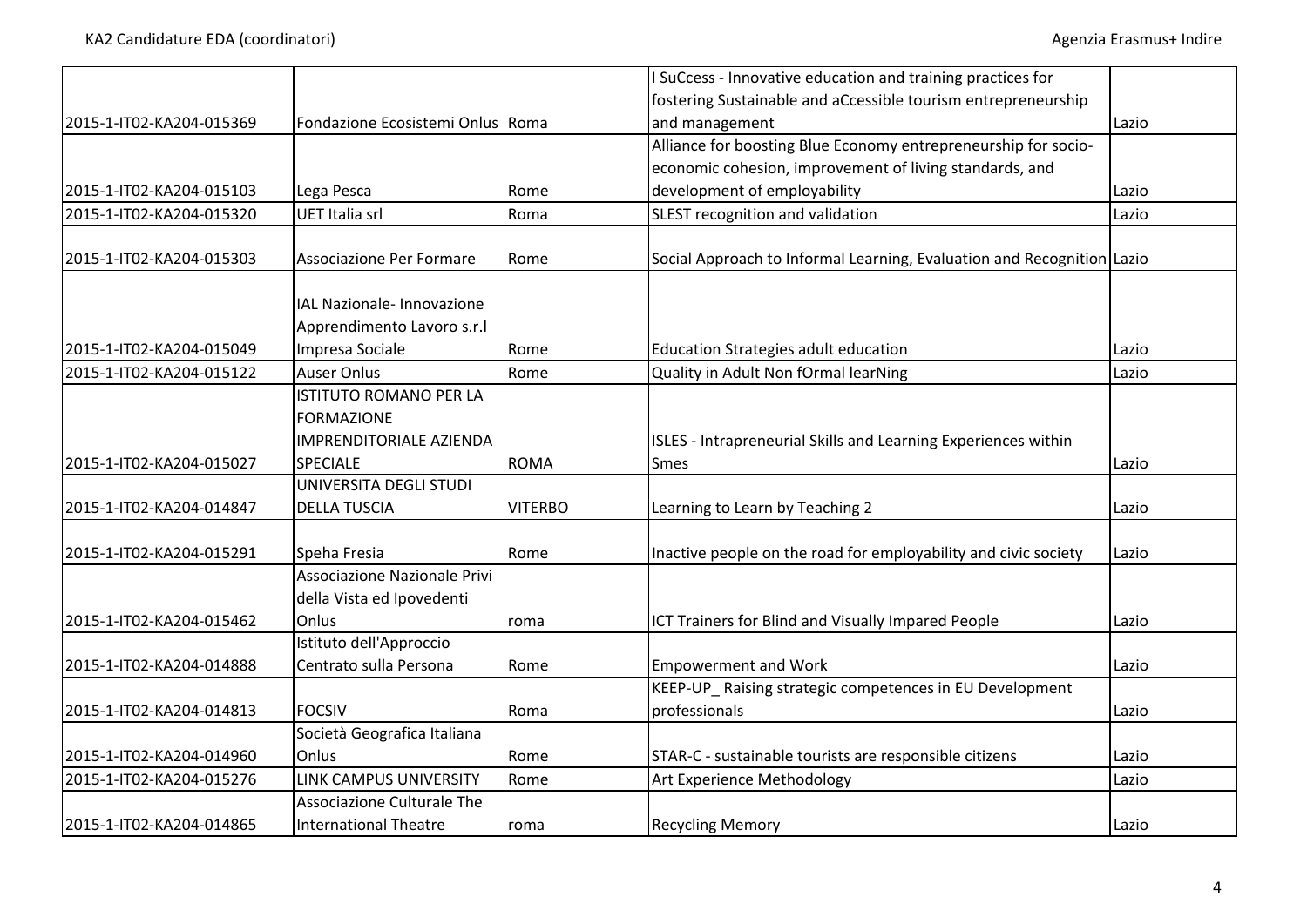| 2015-1-IT02-KA204-015363 | <b>CONSORZIO STEDI</b>          | <b>VITERBO</b> | Strategie Socio Assistenziali per la Valorizzazione Europea         | Lazio     |
|--------------------------|---------------------------------|----------------|---------------------------------------------------------------------|-----------|
|                          | <b>CONSIGLIO NAZIONALE</b>      |                | Guiding visitors to understand nature. A learning tool for schools, |           |
| 2015-1-IT02-KA204-015432 | <b>DELLE RICERCHE</b>           | <b>ROMA</b>    | universities and tourists                                           | Lazio     |
|                          | Cooperativa Sociale "Prassi e   |                |                                                                     |           |
| 2015-1-IT02-KA204-015058 | Ricerca"                        | Rome           | <b>TAGES</b>                                                        | Lazio     |
|                          |                                 |                | C&C PROGRAMME +                                                     |           |
|                          |                                 |                | Individual and organizational empowerment within a web              |           |
| 2015-1-IT02-KA204-015195 | <b>GEAPOLIS</b>                 | Piansano (VT)  | community                                                           | Lazio     |
| 2015-1-IT02-KA204-015472 | Cemea del Mezzogiorno           | Rome           | <b>Senior Plus</b>                                                  | Lazio     |
|                          | C.I.O.F.S. Formazione           |                | SELFIE-Standardization of European Links for Improving              |           |
| 2015-1-IT02-KA204-015010 | Professionale                   | Roma           | Educators' competences and performances                             | Lazio     |
|                          | Ente nazionale per il           |                |                                                                     |           |
| 2015-1-IT02-KA204-015067 | microcredito                    | Roma           | M.I.C.R.O.                                                          | Lazio     |
|                          | <b>ASSOCIAZIONE ARCA</b>        |                |                                                                     |           |
|                          | <b>COMUNITA' IL CHICCO</b>      |                | DIRITTO al PUNTO. Modello di Comunicazione Attiva Globale per       |           |
| 2015-1-IT02-KA204-015071 | <b>ONLUS</b>                    | CIAMPINO (RM)  | persone con disabilità intellettiva grave                           | Lazio     |
|                          | <b>ENTE NAZIONALE</b>           |                |                                                                     |           |
|                          | ADDESTRAMENTO                   |                |                                                                     |           |
|                          | PROFESSIONALE                   |                |                                                                     |           |
| 2015-1-IT02-KA204-014961 | <b>ASSOCIAZIONE</b>             | <b>ROMA</b>    | eSkills for new Jobs                                                | Lazio     |
|                          | <b>CONSIGLIO NAZIONALE</b>      |                |                                                                     |           |
| 2015-1-IT02-KA204-015090 | <b>DELLE RICERCHE</b>           | <b>ROMA</b>    | The Digital Language Diversity Project                              | Lazio     |
|                          | Diciannove Società              |                |                                                                     |           |
| 2015-1-IT02-KA204-015181 | Cooperativa                     | Genova         | i-DIGital Stories - Stories Educational Learning Facilities         | Liguria   |
|                          |                                 |                | SKILLS FOR FREEDOM - Artistic paths to develop the professional     |           |
| 2015-1-IT02-KA204-015070 | Arci Liguria                    | Genova         | skills of prisoners                                                 | Liguria   |
|                          | Scuola Olistica Ananda          |                | Ayuryoga: una nuova metodologia di insegnamento per                 |           |
| 2015-1-IT02-KA204-015209 | Ashram A.s.d.                   | Milano         | insegnanti e studenti                                               | Lombardia |
| 2015-1-IT02-KA204-014970 | Piano C srl                     | Milano         | Maternity as a Master                                               | Lombardia |
| 2015-1-IT02-KA204-015356 | <b>FONDAZIONE LUIGI CLERICI</b> | milano         | Pave the way to a Social Entrepreneurship!                          | Lombardia |
| 2015-1-IT02-KA204-014808 | Comune di Pavia                 | Pavia          | <b>Risk Assessment</b>                                              | Lombardia |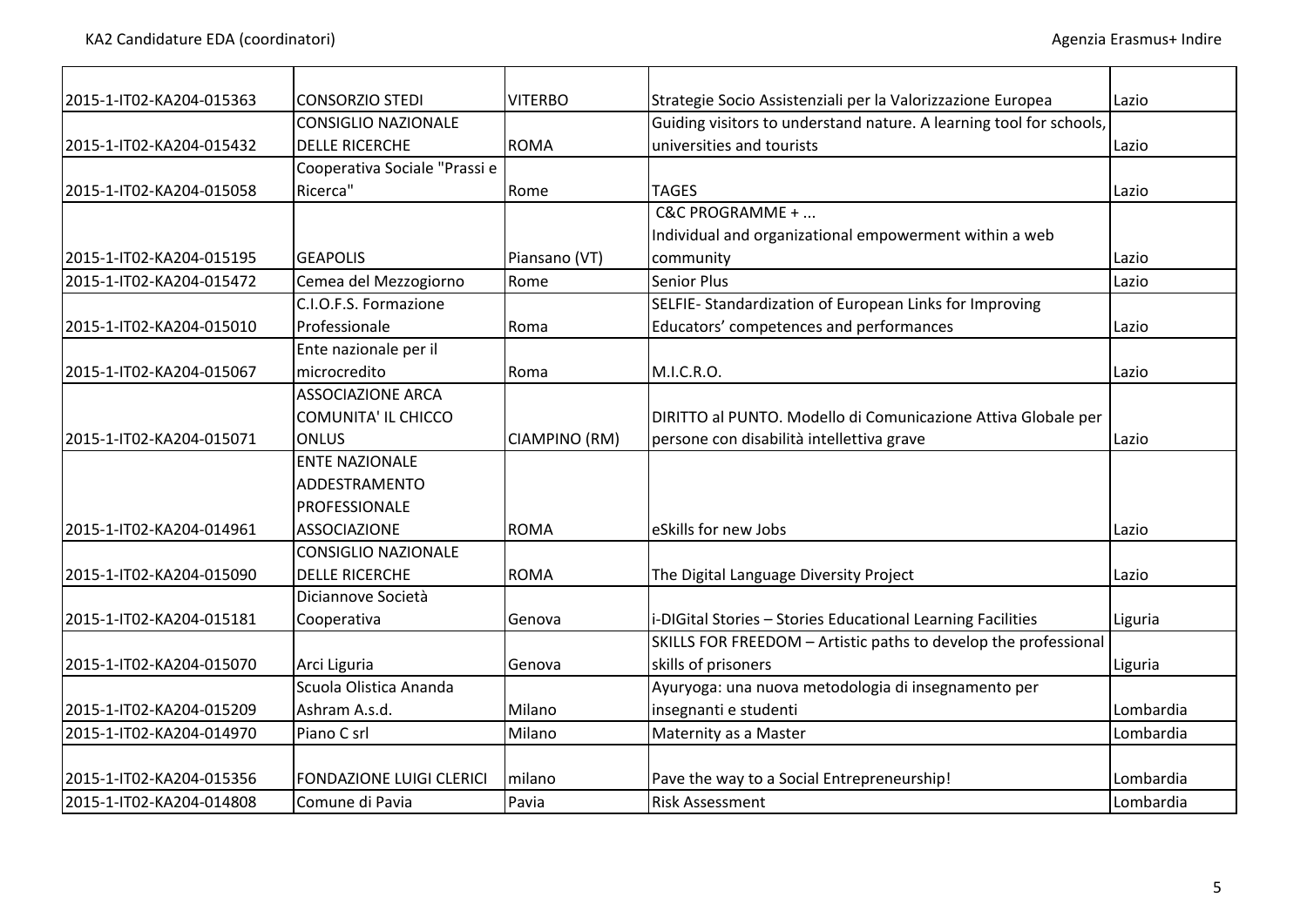|                          | Associazione Formazione                 |                   | Andiamo! - Innovative and successful outdoor training models    |           |
|--------------------------|-----------------------------------------|-------------------|-----------------------------------------------------------------|-----------|
|                          | Professionale del Patronato             |                   | for disadvantaged young learners to improve their basic skills, |           |
|                          |                                         |                   |                                                                 |           |
| 2015-1-IT02-KA204-015214 | San Vincenzo                            | Bergamo           | self-awareness and social interaction                           | Lombardia |
| 2015-1-IT02-KA204-015332 | Associazione Irene                      | Milan             | Women Inclusion Platform                                        | Lombardia |
|                          |                                         |                   |                                                                 |           |
|                          | FABBRICA CULTURA SOCIETA' SAN BENEDETTO |                   |                                                                 |           |
| 2015-1-IT02-KA204-014758 | <b>COOPERATIVA CONSORTILE</b>           | <b>DEL TRONTO</b> | Learning by Doing Digital                                       | Marche    |
|                          | <b>CSV MARCHE CENTRO</b>                |                   |                                                                 |           |
|                          | SERVIZI PER IL                          |                   |                                                                 |           |
|                          | <b>VOLONTARIATO DELLE</b>               |                   |                                                                 |           |
| 2015-1-IT02-KA204-015406 | <b>MARCHE</b>                           | <b>ANCONA</b>     | Senior European Citizens facing Global Challenges               | Marche    |
|                          |                                         |                   | Comparing Orientation Methodologies Providing A Shared          |           |
| 2015-1-IT02-KA204-015446 | Agorà Società Cooperativa               | Senigallia        | <b>Standard Procedure</b>                                       | Marche    |
|                          | <b>ISTITUTO NAZIONALE DI</b>            |                   |                                                                 |           |
|                          | RIPOSO E CURA PER ANZIANI               |                   |                                                                 |           |
| 2015-1-IT02-KA204-015431 | <b>INRCA</b>                            | <b>ANCONA</b>     | Europe with Entrepreneurship and Work                           | Marche    |
|                          |                                         |                   | Stepping Up to Tecnhology in Adult Education towards            |           |
| 2015-1-IT02-KA204-015307 | Training 2000 psc                       | Mondavio          | Awareness, Assessment and Access                                | Marche    |
| 2015-1-IT02-KA204-014969 | Comune di Sepino                        | Sepino            | BE.BO - Beyond Borders                                          | Molise    |
|                          | <b>STRANAIDEA Società</b>               |                   |                                                                 |           |
|                          | Cooperativa Sociale Impresa             |                   |                                                                 |           |
| 2015-1-IT02-KA204-014945 | Sociale Onlus                           | <b>TORINO</b>     | <b>ICFriendly</b>                                               | Piemonte  |
|                          |                                         |                   |                                                                 |           |
|                          |                                         |                   | Enterprising Community: Local and European cross-generation     |           |
| 2015-1-IT02-KA204-015379 | <b>FOR.AL SCaRL</b>                     | Alessandria       | Empowerment of entrepreneurial spirit                           | Piemonte  |
|                          | <b>CONSORZIO PER LA RICERCA</b>         |                   |                                                                 |           |
|                          | E L'EDUCAZIONE                          |                   |                                                                 |           |
| 2015-1-IT02-KA204-015083 | PERMANENTE, TORINO                      | <b>TORINO</b>     | Age Alliance Against The Exclusion                              | Piemonte  |
| 2015-1-IT02-KA204-015339 | Volontariato Torino                     | Torino            | Crowd Fuel - Crowdfunding E-Learining                           | Piemonte  |
|                          |                                         |                   |                                                                 |           |
|                          | <b>COLLEGIO CARLO ALBERTO -</b>         |                   |                                                                 |           |
|                          | CENTRO DI RICERCA E ALTA                |                   |                                                                 |           |
| 2015-1-IT02-KA204-014975 | <b>FORMAZIONE</b>                       | <b>TORINO</b>     | Financial Literacy: a Key Tool to Improve People's Life Cycle   | Piemonte  |
|                          | <b>ASSOCIAZIONE FORMAZIONE</b>          |                   |                                                                 |           |
|                          | 80                                      | <b>TORINO</b>     |                                                                 |           |
| 2015-1-IT02-KA204-014757 |                                         |                   | EU_MIST - EU_Methodologies for ICT Supported Teaching           | Piemonte  |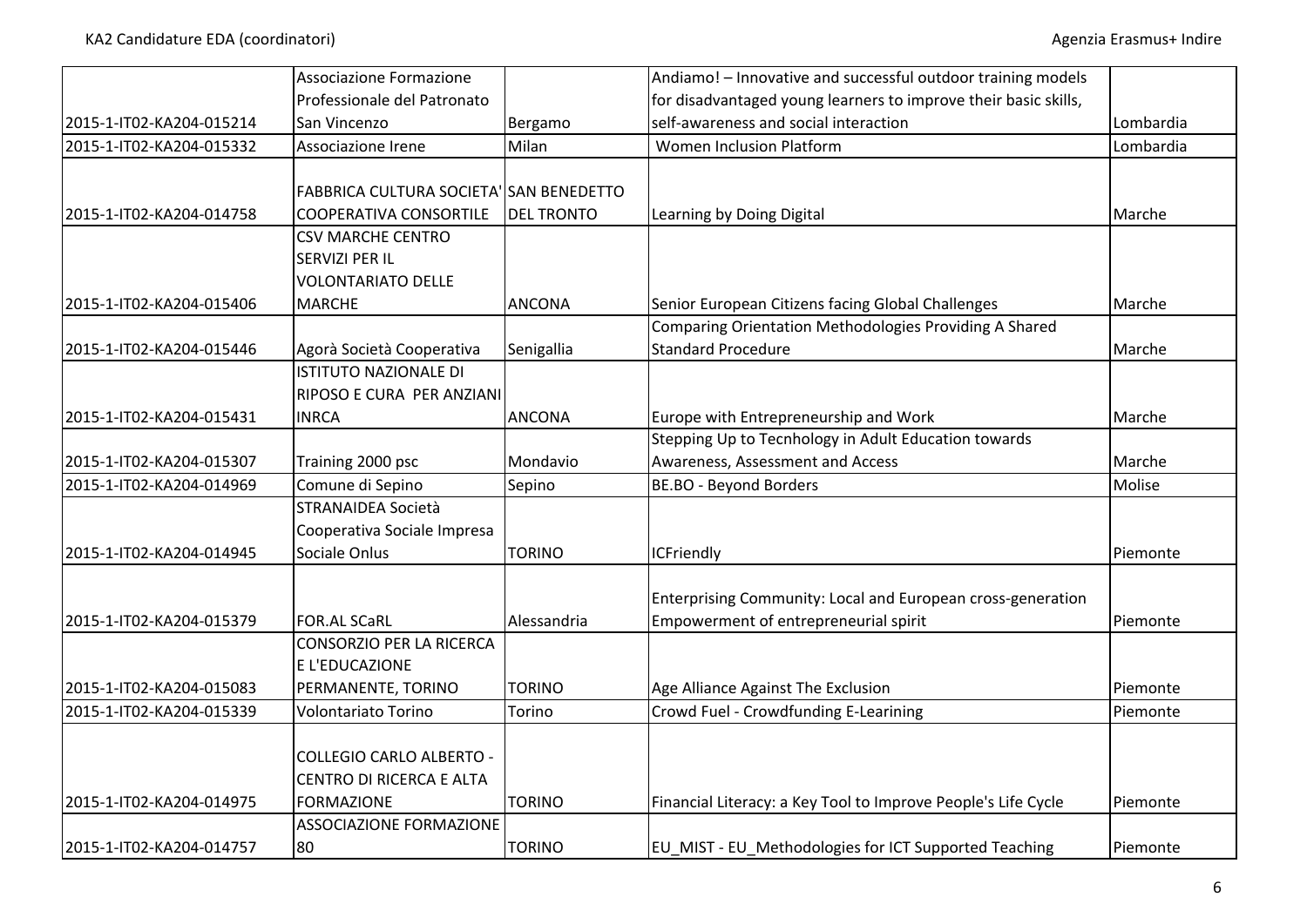|                          |                                                                       |                  |                                                                                                                     | Provincia      |
|--------------------------|-----------------------------------------------------------------------|------------------|---------------------------------------------------------------------------------------------------------------------|----------------|
|                          | <b>ASSOCIAZIONE DIAGONAL</b>                                          |                  | Sviluppo sostenibile e innovativo di e-imprenditorialità validata in Autonoma di                                    |                |
| 2015-1-IT02-KA204-015247 | <b>ITALIA</b>                                                         | Cadine di TRENTO | aree rurali                                                                                                         | Trento         |
|                          |                                                                       |                  | Learning action addressing environmental education and                                                              |                |
| 2015-1-IT02-KA204-014764 | <b>Ulixes scs</b>                                                     | Bari             | recycling methods                                                                                                   | Puglia         |
| 2015-1-IT02-KA204-015315 | Incontritalia S.r.l.                                                  | Bari             | Gendered Innovation in Medicine                                                                                     | Puglia         |
|                          | <b>CENTRO PROVINCIALE</b>                                             |                  |                                                                                                                     |                |
| 2015-1-IT02-KA204-014898 | <b>ISTRUZIONE ADULTI</b>                                              | Taranto          | <b>PICS</b>                                                                                                         | Puglia         |
|                          | Consorzio Social Lab Società                                          |                  | Waste No Food - Educational program addressing waste                                                                |                |
| 2015-1-IT02-KA204-014770 | Cooperativa Sociale                                                   | Bitonto (BA)     | recycling and food loss prevention                                                                                  | Puglia         |
| 2015-1-IT02-KA204-014876 | <b>Macris</b>                                                         | Acaya-Lecce      | PEAL                                                                                                                | Puglia         |
| 2015-1-IT02-KA204-015163 | Sportello Elp                                                         | Mola di Bari     | Teaching English Motivatedly for Adult Students                                                                     | Puglia         |
| 2015-1-IT02-KA204-015158 | MINE VAGANTI NGO                                                      | Perfugas         | Old is New                                                                                                          | Sardegna       |
|                          | UNIVERSITA DEGLI STUDI DI                                             |                  | KA2_Strategic Partnership Building incoming traineeship                                                             |                |
| 2015-1-IT02-KA204-015492 | <b>SASSARI</b>                                                        | SASSARI          | opportunities for universities and local development                                                                | Sardegna       |
| 2015-1-IT02-KA204-014853 | <b>ENAC SICILIA</b>                                                   | 95121            | Museum and culture accessibility for sensorial impaired people                                                      | Sicilia        |
| 2015-1-IT02-KA204-015447 | <b>CESIE</b>                                                          | <b>TRAPPETO</b>  | BEMOOC - Bridging theory and market needs through MOOC                                                              | <b>Sicilia</b> |
| 2015-1-IT02-KA204-015490 | Gruppo d'Azione Locale Eloro-<br>Società Consortile Mista a r.l. Noto |                  | Improving Vocational Training in the Marketing of Fresh Food                                                        | <b>Sicilia</b> |
| 2015-1-IT02-KA204-015006 | PROMIMPRESA SRL                                                       | San Cataldo (CL) | A Step forward in Wellbeing in the field of Adult education                                                         | Sicilia        |
|                          |                                                                       |                  | Social operators and School professionals for Social Needs                                                          |                |
| 2015-1-IT02-KA204-015207 | La Rondine                                                            | PALERMO          | <b>Education strategic partnership</b>                                                                              | Sicilia        |
|                          |                                                                       |                  | PROTECTIVE NETWORK FOR PEOPLE NOT IN EMPLOYMENT,                                                                    |                |
| 2015-1-IT02-KA204-014965 | ONG O.S.A ONLUS                                                       | <b>AGRIGENTO</b> | EDUCATION, OR TRAINING (NEET)                                                                                       | Sicilia        |
|                          | Società Consortile Rocca di                                           |                  | Geotourism for education and sustainable development in rural                                                       |                |
| 2015-1-IT02-KA204-014858 | Cerere                                                                | <b>ENNA</b>      | areas                                                                                                               | Sicilia        |
| 2015-1-IT02-KA204-014744 | UNIVERSITA DI PISA                                                    | <b>PISA</b>      | Past to Present : the transmission of philosophical texts from<br>Antiquity to Modern Times through the Middle Ages | Toscana        |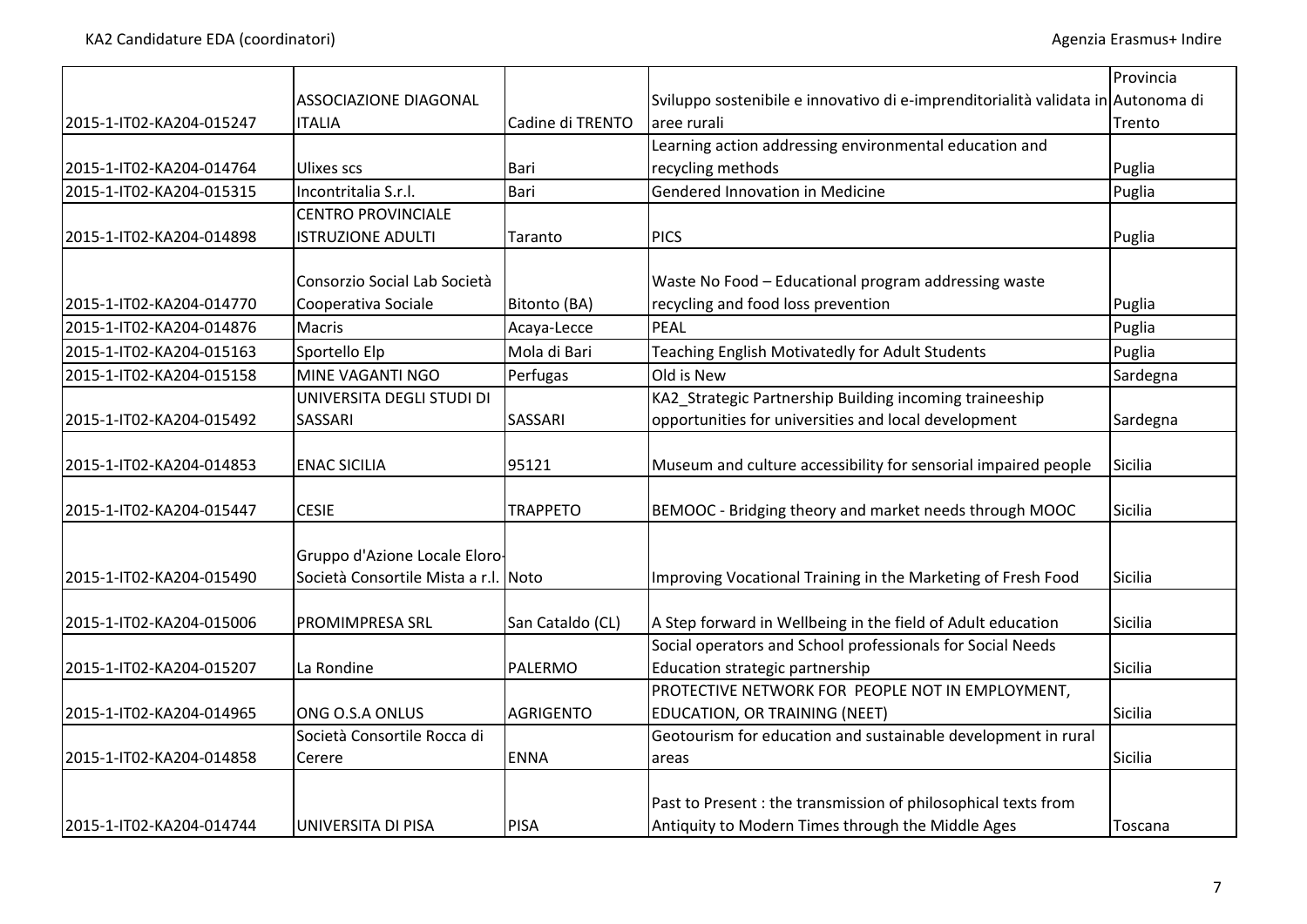|                          | Università Popolare di        |                |                                                                  |         |
|--------------------------|-------------------------------|----------------|------------------------------------------------------------------|---------|
| 2015-1-IT02-KA204-015467 | Firenze                       | Firenze        | <b>Economy COrresponsability Learning</b>                        | Toscana |
|                          |                               |                |                                                                  |         |
|                          | Il Girasole Società           |                |                                                                  |         |
| 2015-1-IT02-KA204-015147 | Cooperativa Sociale Onlus     | Scandicci      | Competence Assessment and Social Entrepreneurship                | Toscana |
| 2015-1-IT02-KA204-015018 | Provincia di Livorno          | Livorno        | Heritage training for young adults                               | Toscana |
|                          |                               |                |                                                                  |         |
|                          | MENTORE scarl - Centro di     |                |                                                                  |         |
|                          | Assistenza Tecnica &          |                |                                                                  |         |
|                          | Formazione Professionale di   |                | Digital Key Performance Indicators & Tools for Town Centre       |         |
| 2015-1-IT02-KA204-015430 | Confcommercio Toscana         | Firenze        | Management                                                       | Toscana |
|                          | Centro Servizi Volontariato   |                | Foolish lifelong learning to promote educational processes,      |         |
| 2015-1-IT02-KA204-015461 | Toscana                       | Firenze        | contact and social interaction                                   | Toscana |
|                          | Agenzia per lo Sviluppo       |                |                                                                  |         |
| 2015-1-IT02-KA204-014880 | Empolese Valdelsa Spa         | Empoli         | Learning Coach Through OERs                                      | Toscana |
|                          | AZIENDA SANITARIA DI          |                |                                                                  |         |
| 2015-1-IT02-KA204-015321 | <b>FIRENZE</b>                | <b>FIRENZE</b> | NArrative based MEdicine in EUrope                               | Toscana |
|                          | Pegaso Network della          |                |                                                                  |         |
|                          | Cooperazione Sociale          |                | People, Planet and Profit: Adult Education Strategies for Social |         |
| 2015-1-IT02-KA204-015314 | <b>Toscana Onlus</b>          | Firenze        | Innovation                                                       | Toscana |
|                          | <b>Associazione Nazionale</b> |                |                                                                  |         |
|                          | Pensionati della              |                |                                                                  |         |
|                          | Confederazione Italiana       |                | Tourism, Employability and Adult education in the extended       |         |
| 2015-1-IT02-KA204-015300 | Agricoltori della Toscana     | Firenze        | Museum                                                           | Toscana |
|                          |                               |                | VIZAE: VIsualiZation of Adult Education - fostering adults       |         |
| 2015-1-IT02-KA204-015216 | <b>Sharing Europe</b>         | Firenze        | participation                                                    | Toscana |
|                          | PIN SOC.CONS. A R.L. -        |                |                                                                  |         |
|                          | SERVIZI DIDATTICI E           |                |                                                                  |         |
|                          | <b>SCIENTIFICI PER L</b>      |                |                                                                  |         |
| 2015-1-IT02-KA204-015078 | UNIVERSITA DI FIRENZE         | <b>PRATO</b>   | Group Learning for European Export Strategies                    | Toscana |
| 2015-1-IT02-KA204-015341 | <b>Qualitas Forum Srl</b>     | Firenze        | <b>EST</b>                                                       | Toscana |
|                          | <b>Associazione Foresta</b>   |                |                                                                  |         |
|                          | Modello Montagne              |                |                                                                  |         |
| 2015-1-IT02-KA204-015415 | Fiorentine                    | Londa (FI)     | Mediterranean Forest Network for Sustainable Tourism             | Toscana |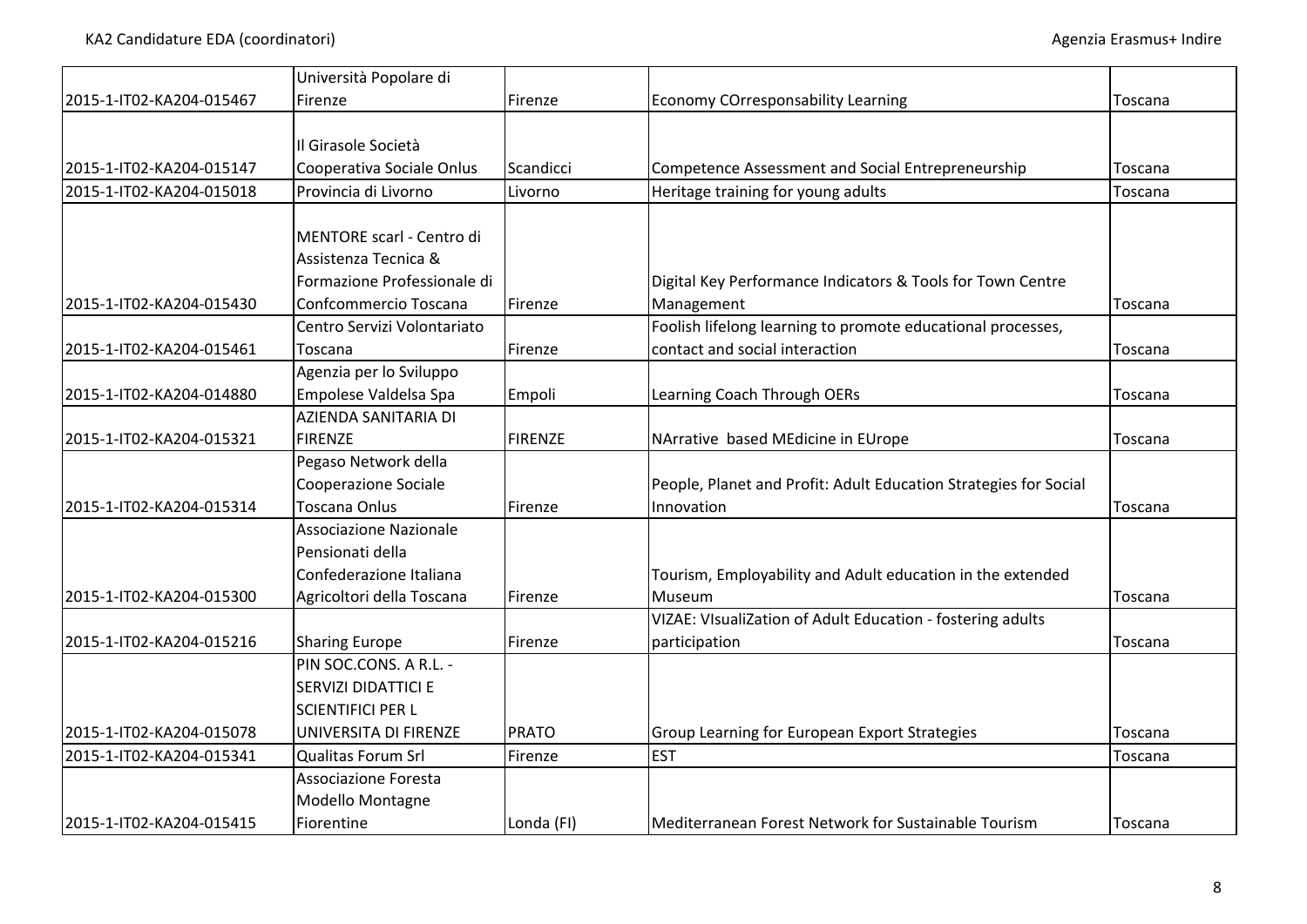|                          | Fondazione Marini San           |                   | Harnessing the Arts for Wellbeing in Mental Health and Social            |               |
|--------------------------|---------------------------------|-------------------|--------------------------------------------------------------------------|---------------|
| 2015-1-IT02-KA204-015349 | Pancrazio                       | Florence          | Care                                                                     | Toscana       |
|                          |                                 |                   |                                                                          |               |
|                          | Associazione Culturale Teatro   |                   |                                                                          |               |
| 2015-1-IT02-KA204-015050 | di Piazza o d'Occasione         | Prato             | Cities like me                                                           | Toscana       |
|                          | Fondazione "Scuola di Alta      |                   |                                                                          |               |
|                          | Formazione per il Terzo         |                   |                                                                          |               |
| 2015-1-IT02-KA204-015380 | Settore                         | Siena             | Wiki competences for social economy                                      | Toscana       |
| 2015-1-IT02-KA204-014966 | Unione Valdera                  | Pontedera         | Telling a story: I TUSITALA                                              | Toscana       |
|                          | PIN SOC.CONS. A R.L. -          |                   |                                                                          |               |
|                          | SERVIZI DIDATTICI E             |                   |                                                                          |               |
|                          | <b>SCIENTIFICI PER L</b>        |                   |                                                                          |               |
| 2015-1-IT02-KA204-015150 | UNIVERSITA DI FIRENZE           | <b>PRATO</b>      | Understanding and supporting dyslexic migrants' family members Toscana   |               |
|                          |                                 |                   |                                                                          |               |
|                          |                                 |                   | Providing flexible pathways for young adult learners in national         |               |
|                          |                                 |                   | civilian services, developing, applying and testing an European          |               |
|                          |                                 |                   | competence standard by MoU ECVET, and transnational methods              |               |
| 2015-1-IT02-KA204-014917 | Aris Formazione e Ricerca       | Perugia           | for valuing common and transversal learning outcomes from NCS Umbria     |               |
| 2015-1-IT02-KA204-014893 | <b>ASAD Cooperativa Sociale</b> | Perugia           | Women active and creative participation in working life                  | Umbria        |
| 2015-1-IT02-KA204-015205 | Regione Umbria                  | Perugia           | Cooperate in Developing your Service Learning in EU                      | <b>Umbria</b> |
|                          |                                 |                   | European coalition for industrial professions - Adapting the new         |               |
| 2015-1-IT02-KA204-015144 | <b>Umbria Training Center</b>   | Scheggino         | economic environment                                                     | Umbria        |
| 2015-1-IT02-KA204-014820 | Alchemilla                      | umbertide         | <b>SUNe</b>                                                              | Umbria        |
| 2015-1-IT02-KA204-014821 | Alchemilla                      | umbertide         | <b>GLUE</b>                                                              | Umbria        |
| 2015-1-IT02-KA204-015145 | <b>Belt Learning Centre</b>     | Perugia           | <b>ADult Easy English LEarning</b>                                       | Umbria        |
| 2015-1-IT02-KA204-015166 | Assisi Suono Sacro              | Perugia           | HArmony for the European Concert                                         | Umbria        |
|                          | <b>CENTRO STUDI E</b>           |                   |                                                                          |               |
|                          | <b>FORMAZIONE VILLA</b>         |                   |                                                                          |               |
| 2015-1-IT02-KA204-015034 | <b>MONTESCA SCARL</b>           | Città di Castello | <b>TECPOP</b>                                                            | Umbria        |
| 2015-1-IT02-KA204-015381 | <b>SUPERFICIE 8 SRL</b>         | Perugia           | EU Families for Tourism and EU Citizenship Development                   | Umbria        |
|                          | Tamat Centro Studi              |                   |                                                                          |               |
| 2015-1-IT02-KA204-015280 | Formazione e Ricerca            | Perugia           | Social Street Lab - Be active, acquire your key competencesSocial Umbria |               |
|                          |                                 |                   | A social learning tool to prevent early school leaving and regain        |               |
| 2015-1-IT02-KA204-014889 | eurogems aps                    | treviso           | the ones who are out of system.                                          | Veneto        |